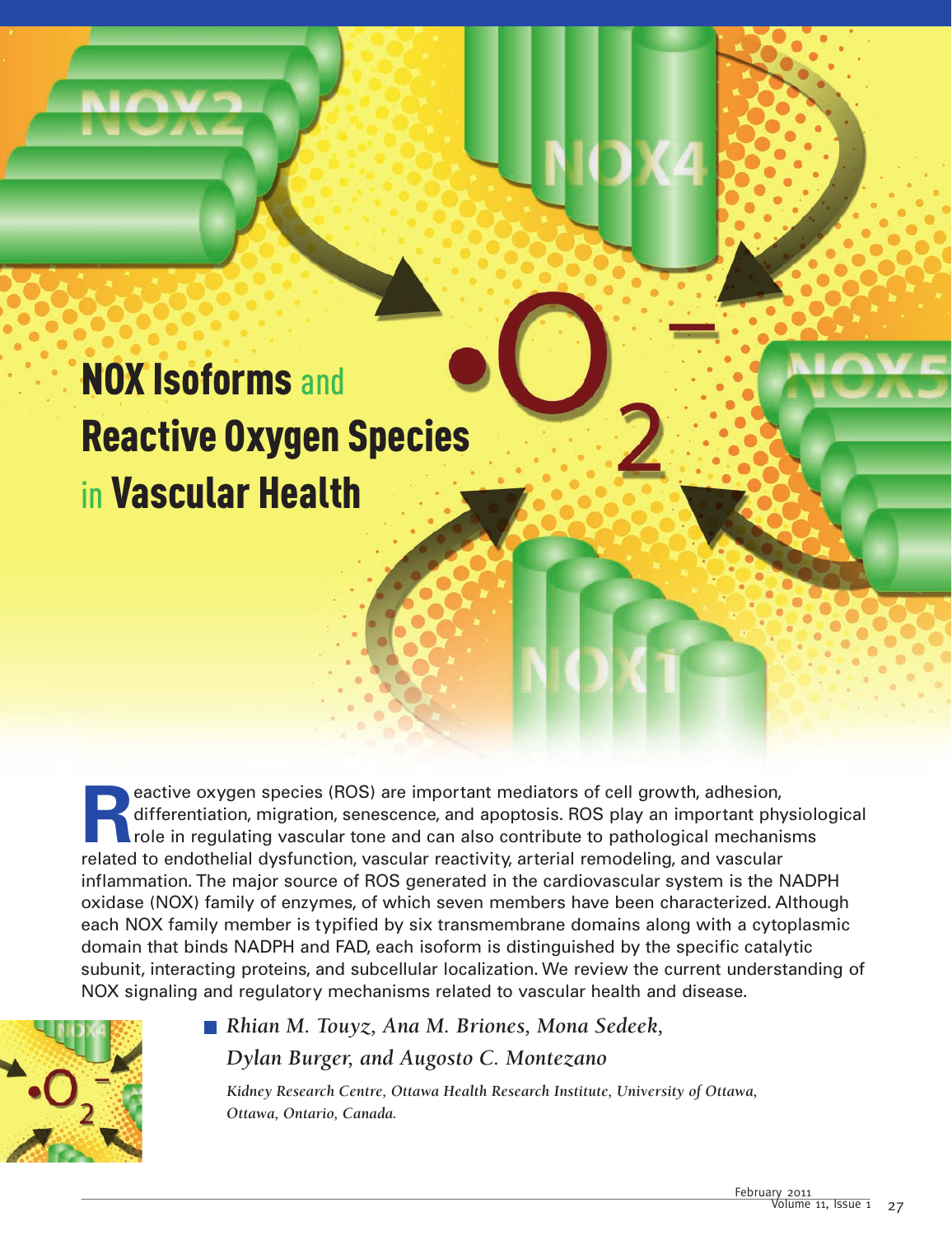## **INTRODUCTION**

Reactive oxygen species (ROS) were originally considered solely as metabolic byproducts that, by virtue of their highly reactive free radical character, were deleterious to cell function and viability. But ROS are increasingly recognized as essential mediators of fundamental biological processes involved in development, hormone synthesis, extracellular matrix turnover, cellular senescence, apoptosis, anoikis, and oxygen sensing. This array of activities reflects the diverse roles of ROS as signaling molecules in cellular responses to growth factors, cytokines, hormones, and vasoactive agents *(1)*. Within these contexts, ROS support the induction of host defense responses, the activation of transcription factors, and the regulation of kinases, phosphatases, and ion channels *(2–4)*.

ROS are formed as intermediates in redox reactions (Box 1) that occur in all biological and organ systems, and the production of these reactive intermediates must accordingly be tightly regulated. ROS-generating enzymes include xanthine oxidoreductase, the mitochondrial respiratory enzymes, and nicotinamide adenine dinucleotide phosphate (NADPH) oxidase. An additional set of enzyme activities act to delimit cellular ROS levels, comprising a highly regulated antioxidant system, which includes superoxide dismutase, catalase, and glutathione peroxidase, among others. Superoxide anion and hydrogen peroxide may be considered as important focal points amid the interplay of enzymatic redox reactions that generate and consume ROS. Superoxide ions, which are rapidly reduced to hydrogen peroxide by superoxide dismutase, are generally unable, owing to their negative charge, to cross cellular membranes. By contrast,  $H_2O_2$  is relatively stable and readily diffuses within and between cells. The chemical properties that distinguish superoxide and hydrogen peroxide, and the fact that enzymatic turnover of these species occurs in distinct subcellular locations, likely contribute to the diversity of ROS-mediated signal-

## **Box 1. What a Difference an Electron Makes**

The sequential univalent reduction of  $O<sub>2</sub>$  is:

$$
O_2 \xrightarrow{\mathsf{e}^-} \bullet O_2 \xrightarrow{\mathsf{e}^-} H_2O_2 \xrightarrow{\mathsf{e}^-} \bullet OH \xrightarrow{\mathsf{e}^-} H_2O + O_2
$$

Of the ROS generated in vascular cells, superoxide anion (•O $_2$ -), and hydrogen peroxide (H $_2$ O $_2$ ) appear to be particularly important.  $\mathbf{\bullet} \mathsf{O}_2^{\mathsf{-}}$  is short-lived because of its rapid reduction to  $H_2O_2$  by superoxide dismutase (SOD) activities. The chemical properties that distinguish  $\textnormal{\textbf{O}}_2^-$  and  $\textnormal{\textbf{H}}_2\textnormal{\textbf{O}}_2$ , along with their genesis in distinct subcellular locations, contribute to the diversity of signaling mechanisms in which ROS are involved. ROS that induce oxidative stress include  $\bullet$ O<sub>2</sub>, H<sub>2</sub>O<sub>2</sub>,  $\bullet$ OH, HOCl, and the reactive nitrogen species (RNS) nitric oxide (NO) and peroxynitrite (ONOO– ).

ing pathways in biological systems. Three isoforms of superoxide dismutase have been characterized in mammals: copper/zinc SOD (SOD1), mitochondrial SOD (SOD2), and extracellular SOD (EC-SOD, SOD3) *(5–7)*. In the cardiovascular system, for example, the majority of superoxide dismutase activity is mediated EC-SOD.

Under conditions of oxidative stress, the balance between pro- and antioxidant activities becomes disrupted, and the bioavailability of ROS can rise to unhealthy levels, typically invoking pathways of inflammation, hypertrophy, proliferation, apoptosis, migration, fibrosis, angiogenesis, and rarefaction. These responses, in vascular cells, are related to vascular remodeling and endothelial dysfunction, which can set the stage for hypertension, atherosclerosis, obesity, diabetes, stroke, cardiac failure, and kidney disease *(8–12)*. Oxidative stress further derails signaling in the cardiovascular system by impinging upon nitric oxide signaling. Specifically, oxidizing conditions undermine the dimeric stability of nitric oxide synthase (NOS), resulting in the monomeric, or uncoupled, form of the enzyme. Uncoupled NOS not only fails to produce NO but also exacerbates oxidative stress by generating superoxide anion. The bioavailability of NO is further depleted as it reacts with superoxide anion to form peroxynitrite, and reactive nitrogen species thus represent challenges to cell function that are inseparable from those posed directly by ROS.

Research into the pathophysiolgical mechanisms that produce and depend on elevated ROS levels is a crucial part of ongoing efforts to combat cardiovascular disease. The challenge to elaborate the complex interplay of redox reactions and their sequelae in cardiovascular disease is formidable. One important thrust of attempts to understand and pharmacologically combat excessive ROS production focuses on the expression and regulation of the NADPH oxidase (NOX) isoforms and regulatory proteins that function to generate the majority of ROS in the cardiovascular system. We review these isoforms and discuss recent developments in our understanding of their regulatory mechanisms.

## NADPH Oxidase: ROS Generation as a Full-time Profession

Of the many ROS-generating reactions that occur in cells throughout the body, the sole enzyme that produces ROS as its primary function is NOX; the enzyme has hence been termed a "professional" ROS producer *(13)*. Originally designated as "phagocytic oxidase" (phox) activities involved in defense and innate immunity, the NOX family is now formally recognized as a category of transmembrane proteins expressed by a wide variety of cell types. The NOX family includes the prototypical gp91*phox* (i.e., NOX2) as well as other isoforms that are important in vascular ROS production. NOX activity generally requires the association of a catalytic subunit (i.e., NOX) with other proteins. For example, NOX2 activity depends on at least five subunits: p47*phox*, p67*phox*, p40*phox*, p22*phox*, and the catalytic NOX2 subunit *(14, 15)* (Figure 1). Under basal conditions, p47*phox*, p67*phox*, and p40*phox* exist in the cytosol, whereas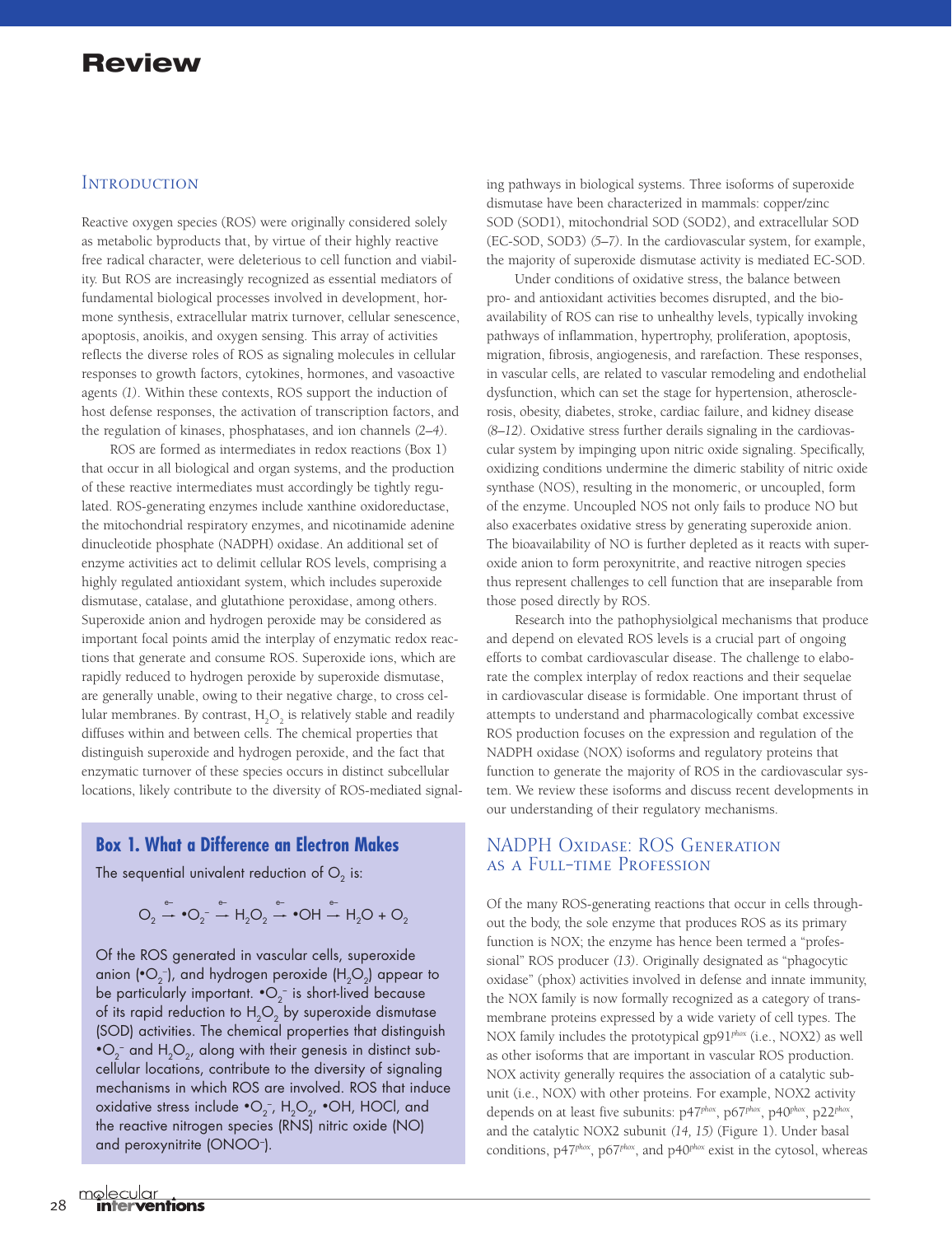p22*phox* and NOX2 occur as a membrane-bound dimer (also known as cytochrome b558). Upon stimulation, p47*phox* is phosphorylated and forms a complex, with p67<sup>*phox*</sup>, that translocates to the membrane to establish oxidase activity *(16)*; p40*phox* may stimulate or inhibit NOX function *(17)*. NOX activation also requires participation of RAC and RAP1A GTPases *(18)*.

Each of the seven isoforms that belongs to the mammalian NOX family is encoded by its own respective gene. All NOX isoforms are transmembrane proteins that have conserved structural properties to subserve the reduction of molecular oxygen and produce superoxide anion in concert with the transport of electrons across the plasma membrane. Structurally, each NOX protein is defined by a cytoplasmic N terminus, six transmembrane domains (containing four conserved histidine residues that provide two heme-binding sites), and a long cytosolic C-terminal tail that contains the FAD- and NADPH-binding sites (Figure 1). NOX1, NOX2, NOX4, and NOX5 have been identified in vascular tissue *(19, 20)*; NOX3, expressed in the inner ear, and DUOX1 and DUOX 2, found primarily in the thyroid gland, do not seem to be important in the vascular system.

#### NOX1

NOX1, found mainly in colon epithelial cells, is also expressed in other cell types, including endothelial and vascular smooth muscle cells *(21, 22)*. NOX1 is similar to NOX2 in that its activity requires p22<sup>*phox*</sup>, p47<sup>*phox*</sup> [or the analogous NOXO1 (NOX organizer 1)], p67<sup>phox</sup> [or the analogous NOXA1 (NOX activator 1)], and RAC1 *(23, 24)* (Figure 1). Additional mechanisms of NOX1 regulation have been identified. TKS4 and TKS5, for example, along with NOXO1, have been reported to function as p47*phox*; NOXA1 appears to prevent NOX hyperactivity by engaging kinase pathways that inhibit interaction between NOX1 and RAC *(25)*. TKS5 functions to facilitate ROS production necessary for invadopodia formation *(26)*. NOX1 can constitutively produce low levels of superoxide anion, but these levels increase in a stimulus-dependent manner, involving complex interactions made between NOXO1, NOXA1, and membrane-bound p22*phox (23)*. Significantly, NOXA1 may regulate NOX1 through PKC-, MAPK-, and PKA-dependent mechanisms that inhibit the interactions between NOX1 and RAC1 *(27)*. NOX1 localizes with p22*phox* in caveolae and is expressed at low levels under physiological conditions. It is also regulated by protein disulfide isomerase (PDI), the redox chaperone protein, in vascular smooth muscle cells *(28)*. NOX1 has been implicated in vascular smooth muscle cell migration, proliferation, and extracellular matrix production, effects mediated by cofilin *(29)*.

In cultured endothelial and vascular smooth muscle cells, NOX1 is upregulated by shear stress, angiotensin II (AngII), aldosterone, epidermal growth factor (EGF), and platelet-derived growth factor (PDGF) *(30–34)*. AngII-regulated induction of NOX1 may be mediated through mitochondrial interaction, possibly reflecting a Ca2+-dependent mechanism *(35)*. NOX1 is induced in the

vasculature in models of hypertension, atherosclerosis, diabetes, and hypercholesterolemia *(36)*. Studies of transgenic mice suggest a possible role for NOX1 in acute, but not chronic, forms of AngIIdependent hypertension *(11, 37–39)* and in atherosclerosis, restenosis post injury, endothelial dysfunction, and stroke *(36)*. Despite the extensive experimental data implicating NOX1 in vascular disease, there is a paucity of clinical data, although expression of NOX1 and NOXA1 is increased in human atherosclerotic vessels *(40)*.

#### NOX2

NOX2 is the catalytic subunit of the respiratory burst oxidase in phagocytes, but it is also expressed in vascular, cardiac, renal, and neural cells *(30, 41–44)*. Full activation of human NOX2, a highly glycosylated protein, requires p22*phox*, p47*phox*, p67*phox*, and RAC (Figure 1). In neutrophils, NOX2 localizes to intracellular and plasma membranes; in vascular smooth muscle and endothelial cells, it also localizes with the cytoskeleton, lipid rafts/caveolae, and perinuclear compartment *(45)*. The *NOX2* gene, located on the X chromosome, is highly regulated by AngII and stretch.

The physiological functions of NOX2 in signal transduction or normal cell function in the vasculature remain unclear, but pathological increases in NOX2 contribute to oxidative injury and vascular damage, including angiogenesis, endothelial dysfunction, vascular inflammation, and structural remodeling. Vascular NOX2, derived from resident macrophages or vascular cells, is upregulated in experimental hypertension *(46–48)*, atherosclerosis, ischemia-reperfusion injury, and neointimal formation *(36)*. Although NOX2 has been shown to be important in models of AngII-infused hypertension, it does not seem to be critical in models of chronic AngII-dependent hypertension, given that transgenic *Nox2<sup>-/-</sup>* mice that overexpress human renin (with consequently increased AngII production) manifest AngII-dependent hypertension and cardiac hypertrophy *(39, 49)*. NOX2 is also implicated in stroke; Nox2 deficient mice exhibit significantly reduced cerebral infarct size compared to wild-type controls *(50)*. In humans, NOX2 has been shown to play a role in endothelial function, as patients who have an *NOX2* mutation and concomitant chronic granulomatous disease exhibit a significant increase in forearm-mediated vasodilation with increased NO bioavailability *(51, 52)*.

#### NOX4

NOX4, of which four splice variants have been identified (NOX4B, NOXC, NOX4D, and NOX4E), occurs in vascular cells, fibroblasts, and osteoclasts and is abundantly expressed in the kidney *(53–56)*. In vascular smooth muscle cells, NOX4 colocalizes with p22*phox* and vinculin in focal adhesions and has been implicated in cell migration, proliferation, tube formation, angiogenesis, and cell differentiation *(57, 58)*. NOX4 has been identified in the endoplasmic reticulum, mitochondria, and nucleus of vascular cells *(58, 59)* and may manifest an isoform-specific distribution. NOX4 acti-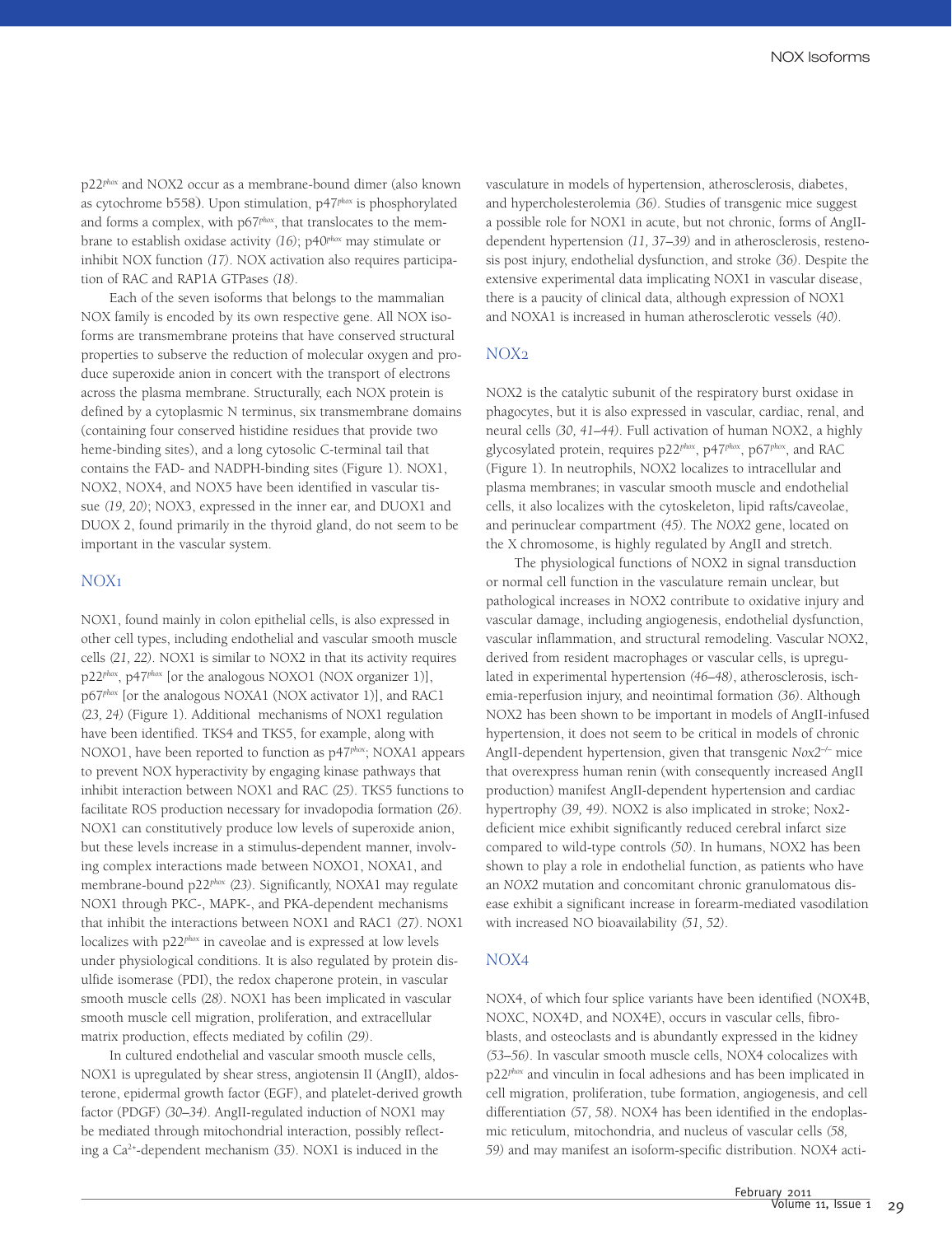

**Figure 1. Regulation of NADPH oxidase (NOX) isoforms.** NOX2 is the prototypical structure, showing the six transmembrane domains and cytosolic termini. Regulation of the four NOX isoforms that are relevant to cardiovascular health is mediated by variations of NOX isoform structure as well as interactions with various protein factors. See Table 1 and text for details.

vation does not seem to require p47<sup>*phox*</sup>, p67<sup>*phox*</sup>, p40<sup>*phox*</sup>, or RAC, although two NOX4-binding proteins (i.e., NOXR1 and Poldip2) have recently been shown to be important *(60)* (Figure 1).

Unlike NOX1 and NOX2, NOX4 is constitutively active, and of the ROS that it generates,  $H_2O_2$  appears to predominate over superoxide anion *(61)*, perhaps reflecting NOX isoform–specific roles in cell signaling. NOX4 constitutively contributes to basal ROS production, but ROS generation by NOX4 is increased in response to AngII, glucose, TNFα, and growth factors *(62)*. Although the precise mechanisms are unclear, NOX4 has been implicated in hypertension, atherosclerosis, cardiovascular and renal complications of diabetes, and in the remodeling of pulmonary arteries during hypoxia-induced pulmonary hypertension *(62–65)*. NOX4 has also been implicated in cellular senescence and aging *(66–68)* as well as in the insulin-mediated differentiation of adipocytes *(69)*. Recent studies suggest that NOX4 may also have

protective effects. Specifically, Nox4-null mice develop exaggerated contractile function, hypertrophy, and cardiac dilatation in response to chronic overload, whereas the cardiomyocyte-targeted expression of NOX4 protects transgenic mice from these effects *(70)*.

#### NOX5

NOX5 is the most recently identified of the NOX isoforms, and its features are highly distinctive. NOX5 is regulated in a  $Ca^{2+}$ sensitive manner and is found in testes, spleen, and lymphoid tissue as well as in kidney and vascular cells *(71, 72)*. The rodent genome does not encode a NOX5-expressing gene *(73)*. Unlike the other vascular isoforms, NOX5 possesses an amino-terminal calmodulin-like domain with four binding sites for  $Ca<sup>2+</sup>$ . NOX5 is also unique in that its activation is independent of p22*phox* or other subunits (Figure 1). The biological significance of vascular NOX5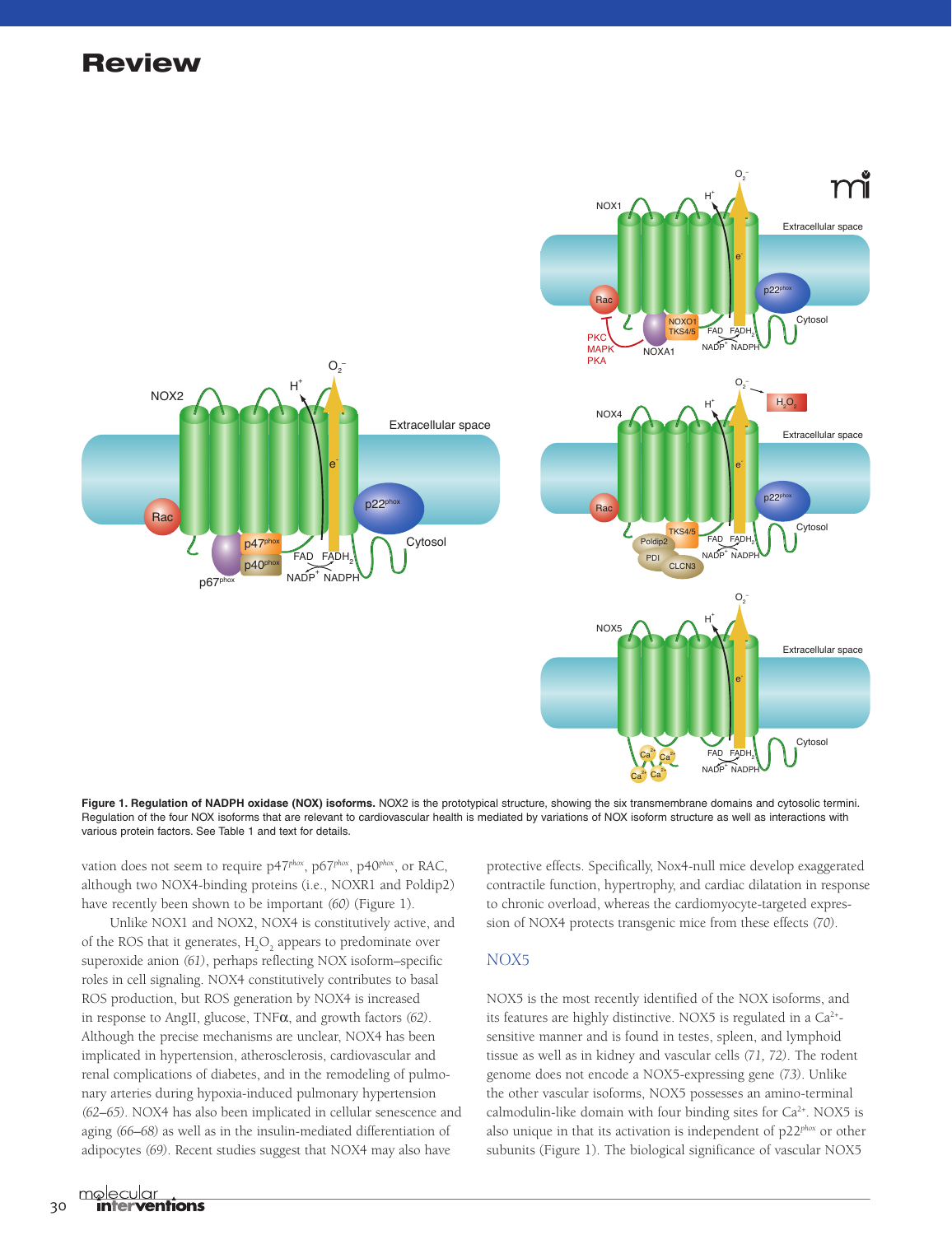| <b>Isoform</b>   | <b>Tissue distribution</b>                                                                | <b>NOX</b> complex                                                                   | <b>Regulation</b>                                                         | Signaling                            | <b>Function</b>                                                                                                              | Pathophysiology                                                                                                                                  |
|------------------|-------------------------------------------------------------------------------------------|--------------------------------------------------------------------------------------|---------------------------------------------------------------------------|--------------------------------------|------------------------------------------------------------------------------------------------------------------------------|--------------------------------------------------------------------------------------------------------------------------------------------------|
| NOX <sub>1</sub> | Colon epithelial<br>cells; endothelial and<br>VSMC <sub>s<sup>a</sup></sub>               | NOX1,<br>p22phox, NOXO1c,<br>NOXA1 <sup>d</sup>                                      | Shear stress,<br>Angll <sup>g</sup> , aldoster-<br>one, EGF, PDGF,<br>PDI | RAC; PKC <sup>d</sup> ,<br>MAPK, PKA | Constitutive low-<br>level superoxide<br>production; VSMC<br>migration, prolif-<br>eration, ECM; mito-<br>chondrial function | Hypertension,<br>atherosclerosis, dia-<br>betes, and hyperc-<br>holesterolemia                                                                   |
| NOX <sub>2</sub> | Phagocytes; endothe-<br>lial and VSMCs;<br>cardiac, renal, and<br>neural cells            | NOX2 <sup>e</sup> , p22 <sup>phox</sup> ,<br>p47phox, p40phox<br>p67 <sub>phox</sub> | Stretch, Angll,<br>chemokines                                             | <b>RAC</b>                           | Phagocytic respira-<br>tory burst; endothe-<br>lial function and<br>NO signaling;<br>neointimal forma-<br>tion               | NOX2 mutation<br>in chronic granu-<br>lomatous disease;<br>experimental hyper-<br>tension, athero-<br>sclerosis, ischemia-<br>reperfusion injury |
| NOX4             | Vascular cells <sup>b</sup> , fibro-<br>blasts, osteoclasts,<br>and adipocytes;<br>Kidney | NOX4,<br>p22phox, (TKS4/5)c, f                                                       | Poldip2 <sup>h</sup> , PDI,<br>CLCN3; Angll,<br>glucose, $TNF\alpha$      | (RAC)                                | VSMC growth and<br>migration, angio-<br>genesis; cardio-<br>protective function;<br>constitutive source<br>of $H_2O_2$       | Hypertension,<br>atherosclerosis,<br>diabetes, hypoxia-<br>induced pulmonary<br>hypertsnsion; senes-<br>cence                                    |
| NOX5             | Testes, spleen, and<br>lymphoid tissue;<br>Kidney and vascular<br>cells                   | None; NOX5 con-<br>tains N-terminal calm-<br>odulin-like domain                      | $[Ca^{2+}]$ ;<br>Thrombin, PDGF,<br>ANGII, ET-1                           | <b>CREB</b>                          | Endothelial cell/<br>VSMC prolifera-<br>tion, cell migration;<br>angiogenesis                                                | Atherosclerosis                                                                                                                                  |

#### **Table 1. NADPH Oxidases: Primary Producers of Reactive Oxygen Species in Vasculature**

<sup>a</sup> Abbreviations: VSMCs, vascular smooth muscle cells; EGF, epidermal growth factor; PDGF, platelet-derived growth factor; PDI, protein disulfide isomerase; Poldip2, polymerase delta-interacting protein 2; CLCN3, chloride channel 3; TNF, tissue necrosis factor; ET-1, endothelin 1.

**b** Distribution may be determined by splice variants.

c NOXO1, or NOX organizer 1, is homologous to p47<sup>phox</sup>. TKS4 and TKS5 have also been reported as members of the p47<sup>phox</sup>-related organizer superfamily.

d NOXA1, or NOX activator 1, is homologous to p67<sup>phox</sup>. NOXA1 appears to prevent NOX hyperactivity by engaging kinase pathways that inhibit interaction between NOX1 and RAC.

e NOX2, the prototypical family member, was formerly denoted gp91<sup>phox</sup>, in recognition of its prominent glycosylation.

<sup>f</sup> Parentheses indicate preliminary data.

<sup>9</sup> AngII activates NOXs via AT<sub>1</sub> receptors through stimulation of signaling pathways involving SRC, RAS, PKC, PLD, and PLA<sub>2</sub>.

h Associates with p22<sup>phox</sup>; activates NOX4 to regulate focal adhesion turnover and VSMC migration, thus linking ROS production and cytoskeletal reorganization.

is unknown, although it has been implicated in endothelial cell proliferation, angiogenesis, and migration; it also appears to play a role in the PDGF-induced proliferation of vascular smooth muscle cells and in oxidative damage in atherosclerosis *(74, 75)*. Vascular NOX5 is activated by thrombin, PDGF, AngII, and endothelin 1 *(53, 74–76)*; its expression is regulated by the calcium-sensitive transcription factor CREB *(77)*.

## Distribution and Regulation of NOX Isoforms in the Vascular System

Endothelial cells, vascular smooth muscle cells, and adventitial fibroblasts express multiple NOX isoforms *(36, 53, 78, 79)*. Significantly, mRNA expression profiles of NOX isoforms may not necessarily correspond to protein expression and activity profiles, likely reflecting the regulation of NOX activities through association with other proteins. In vascular disease, macrophages and leukocytes, which are rich in NOX2, take up residence in the vasculature and contribute to ROS production. Endothelial cells express NOX2, NOX4, and the regulatory proteins p22*phox*,

p47*phox*, and p67*phox (80)*. NOX2 and NOX4 are the major sources of ROS in endothelial cells under basal conditions; in pathological states, NOX1, NOX4, and NOX5 may be upregulated *(81)*. NOX2, NOX4, and NOX5 localize mainly in the perinuclear area associated with the endoplasmic reticulum, although NOX2 is also found in the plasma membrane within cholesterol-enriched domains that may serve as signaling platforms for ROS generation in vascular disease *(82)*. The major source of ROS in vascular smooth muscle cells arises from NOX2 (in human resistance arteries), NOX4, and NOX5. NOX1, expressed at low levels in basal states, is upregulated in disease *(78, 79)*. Adventitial fibroblasts possess NOX2 and NOX4, and perivascular adipose tissue expresses NOX 4 *(83, 84)*.

## Regulatory Mechanisms of NOX Activity

The regulation of NOX activity is complex, involving the association of many protein subunits that may provide functionality within multiple signaling pathways (Table 1). All NOX isoforms, except NOX5, appear to have an obligatory need for p22*phox*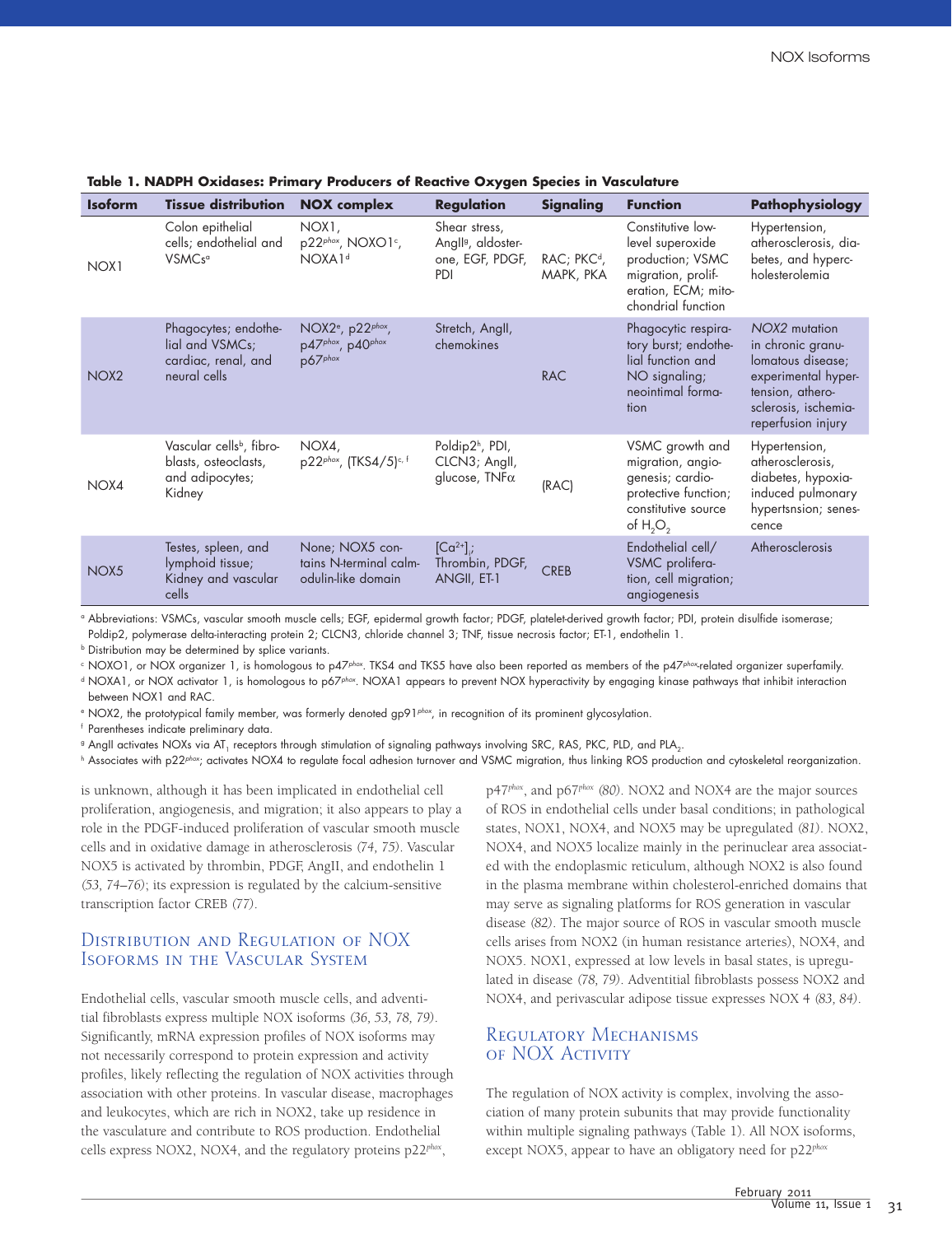*(74, 85, 86)*. Whereas NOX2 requires p47*phox* and p67*phox* for its activity, NOX1 may interact with NOXO1 and NOXA1 *(87, 88)*. Oxidase activation involves RAC translocation, phosphorylation and translocation of p47*phox* (possibly in association with p67*phox*), and p47*phox* association with the NOX2–p22*phox* dimer. NOX2 and NOX4 are constitutively active in intact vessels. Induction of NOX expression occurs in response to physical stimuli (e.g., shear stress and pressure), growth factors (e.g., PDGF, EGF, and TGFβ), cytokines (e.g., TNFα, IL-1, and PAF), mechanical forces (e.g., cyclic stretch and laminar and oscillatory shear stress), metabolic factors [e.g., hyperglycemia, hyperinsulinemia, free fatty acids, and advanced glycation end products (AGEs)], GPCR agonists (e.g., serotonin, thrombin, bradykinin, endothelin, and AngII), and hypoxia/hyperoxia *(88–91)*. Transcriptional regulation of the *NOX* genes involves nuclear factor-κB (NF-κB), activator protein 1 and Nrf2, as well as changes in intracellular redox status *(65, 92, 93)*. NOX activity has recently been shown to be regulated by CLCN3, Poldip2, and PDI. Poldip2 associates with p22*phox* to activate NOX4, leading to regulation of focal adhesion turnover and vascular smooth muscle cell migration, thus linking ROS production to cytoskeletal reorganization *(60)*. AngII, an important and potent regulator of vascular NOX, acts through AT1 receptors to stimulate signaling pathways involving SRC, RAS, PKC, PLD, and PLA2 *(65, 93–96)*.

## **CONCLUSIONS**

Extensive data confirm the importance of NOX-derived ROS in the physiological control of vascular function—specifically, in the regulation of endothelial function and vascular tone via redox-sensitive signaling pathways. The dysregulated turnover of NOX-generated ROS is a feature of oxidative stress and can result in cardiovascular, renal, and neural damage. ROS play diverse intracellular signaling roles, and the diversity and specificity of these roles depend on the tissue and subcellular localization and activation of the various NOX isoforms. NOX activity is regulated at the transcriptional and translational levels, involving many factors that may themselves be redox-sensitive. Although there is strong experimental evidence indicating a role for NOX-derived ROS in vascular disease, the clinical data are less conclusive. Future studies of NOX family members and their roles in ROS production and redox signaling in the vascular system will likely advance our understanding of oxidative stress and provide clinical opportunities for developing NOX-targeted therapies in human diseases.  $\bullet$  doi:10.1124/mi.11.1.5

#### **Acknowledgments**

RMT is supported by funds from the Canadian Institutes of Health Research (CIHR) [Grants 44018 and 57886] and by an award of the Canada Research Chair/Canadian Foundation for Innovation. DB and MS are supported by fellowships from the

Kidney Research Scientist Core Education and National Training (KRESCENT) program, and ACM is supported through a fellowship from the CIHR. AMB was supported through a Beca de Posgrado from Fundación CajaMadrid.

#### Author contributions

*Wrote or contributed to the writing of the manuscript: Touyz, Briones, Sedeek, Burger, and Montezano.*

#### References

- 1. Sedeek M, Hébert RL, Kennedy CR, Burns KD, and Touyz RM (2009) Molecular mechanisms of hypertension: role of Nox family NADPH oxidases. *Curr Opin Nephrol Hypertens* **18:**122–127.
- 2. Fridovich I (1997) Superoxide anion radical (O2-.), superoxide dismutases, and related matters. *J Biol Chem* **272:**18515–18517.
- 3. Koenitzer JR and Freeman BA (2010) Redox signaling in inflammation: interactions of endogenous electrophiles and mitochondria in cardiovascular disease. *Ann N Y Acad Sci* **1203:**45–52.
- 4. Touyz RM (2005) Reactive oxygen species as mediators of calcium signaling by angiotensin II: implications in vascular physiology and pathophysiology. *Antioxid Redox Signal* **7:**1302–1314.
- 5. Faraci FM and Didion SP (2004) Vascular protection: superoxide dismutase isoforms in the vessel wall. *Arterioscler Thromb Vasc Biol* **24:**1367–1373.
- 6. Mendez JI, Nicholson WJ, and Taylor WR (2005) SOD isoforms and signaling in blood vessels: evidence for the importance of ROS compartmentalization. *Arterioscler Thromb Vasc Biol* **25:**887–888.
- 7. Welch WJ, Chabrashvili T, Solis G, Chen Y, Gill PS, Aslam S, Wang X, Ji H, Sandberg K, Jose P, and Wilcox CS (2006) Role of extracellular superoxide dismutase in the mouse angiotensin slow pressor response. *Hypertension* **48:**934–941.
- 8. Harrison DG, Widder J, Grumbach I, Chen W, Weber M, and Searles C (2006) Endothelial mechanotransduction, nitric oxide and vascular inflammation. *J Intern Med* **259:**351–363.
- 9. Fortuño A, Bidegain J, Baltanás A, Moreno MU, Montero L, Landecho MF, Beloqui O, Díez J, and Zalba G (2010) Is leptin involved in phagocytic NADPH oxidase overactivity in obesity? Potential clinical implications. *J Hypertens* **28:**1944–1950.
- 10. Landmesser U, Harrison DG, and Drexler H (2006) Oxidant stress-a major cause of reduced endothelial nitric oxide availability in cardiovascular disease. *Eur J Clin Pharmacol* **62:**13–19.
- 11. Virdis A, Neves MF, Amiri F, Touyz RM, and Schiffrin EL (2004) Role of NAD(P)H oxidase on vascular alterations in angiotensin II-infused mice. *J Hypertens* **22:**535–542.
- 12. Nistala R, Wei Y, Sowers JR, and Whaley-Connell A (2009) Reninangiotensin-aldosterone system-mediated redox effects in chronic kidney disease. *Transl Res* **153:**102–13.
- 13. Lambeth JD (2004) NOX enzymes and the biology of reactive oxygen. *Nat Rev Immunol* **4:**181–189.
- 14. Babior BM (2004) NAD(P)H oxidase. Curr Opin Immunol 16:42–47.
- 15. Vignais PV (2002) The superoxide-generating NAD(P)H oxidase: structural aspects and activation mechanism. *Cell Mol Life Sci* **59:**1428– 1459.
- 16. Taura M, Miyano K, Minakami R, Kamakura S, Takeya R, and Sumimoto H (2009) A region N-terminal to the tandem SH3 domain of p47phox plays a crucial role in the activation of the phagocyte NAD(P)H oxidase. *Biochem J* **419:**329–338.
- 17. Lopes LR, Dagher MC, Gutierrez A, Young B, Bouin AP, Fuchs A, and Babior BM (2004) Phosphorylated p40PHOX as a negative regulator of NADPH oxidase. *Biochemistry* **43:**3723–3730.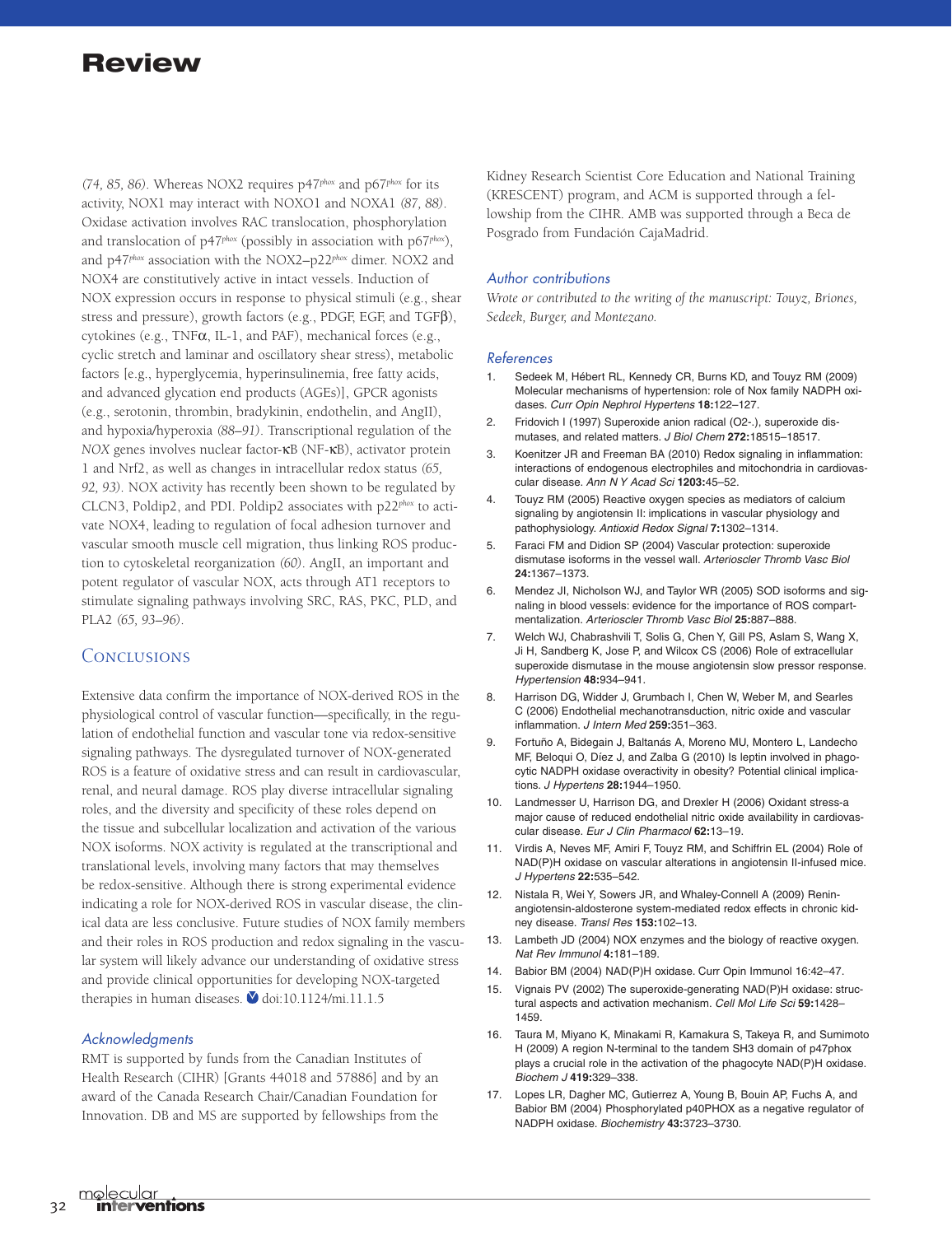- 18. Bokoch GM and Zhao T (2006) Regulation of the phagocyte NAD(P)H oxidase by Rac GTPase. *Antioxid Redox Signal* **8:**1533–1548.
- 19. Leto TL, Morand S, Hurt D, and Ueyama T (2009) Targeting and regulation of reactive oxygen species generation by Nox family NADPH oxidases. *Antioxid Redox Signal* **11:**260.
- 20. Petry A, Weitnauer M, and Görlach A (2010) Receptor activation of NADPH oxidases. *Antioxid Redox Signal* **13:**467.
- 21. Nisimoto Y, Tsubouchi R, Diebold BA, Qiao S, Ogawa H, Ohara T, and Tamura M (2008) Activation of NAD(P)H oxidase 1 in tumour colon epithelial cells. *Biochem J* **415:**57–65.
- 22. Muzaffar S, Shukla N, Bond M, Newby AC, Angelini GD, Sparatore A, Del Soldato P, and Jeremy JY (2008) Exogenous hydrogen sulfide inhibits superoxide formation, NOX-1 expression and Rac1 activity in human vascular smooth muscle cells. *J Vasc Res* **45:**521–528.
- 23. Dutta S and Rittinger K (2010) Regulation of NOXO1 activity through reversible interactions with p22 and NOXA1. *PLoS One* **5:**e10478.
- 24. Honjo T, Otsui K, Shiraki R, Kawashima S, Sawamura T, Yokoyama M, and Inoue N (2008) Essential role of NOXA1 in generation of reactive oxygen activation of species induced by oxidized low-density lipoprotein in human vascular endothelial cells. *Endothelium* **15:**137–141.
- 25. Gianni D, Dermardirossian C, and Bokoch GM (2011) Direct interaction between Tks proteins and the N-terminal proline-rich region (PRR) of NoxA1 mediates Nox1-dependent ROS generation. *Eur J Cell Biol* **90:**164–171.
- 26. Diaz B, Shani G, Pass I, Anderson D, Quintavalle M, and Courtneidge SA (2009) Tks5-dependent, nox-mediated generation of reactive oxygen species is necessary for invadopodia formation. *Sci Signal* **2:**ra53.
- 27. Kroviarski Y, Debbabi M, Bachoual R, Périanin A, Gougerot-Pocidalo MA, El-Benna J, and Dang PM (2010) Phosphorylation of NADPH oxidase activator 1 (NOXA1) on serine 282 by MAP kinases and on serine 172 by protein kinase C and protein kinase A prevents NOX1 hyperactivation. *FASEB J* **24:**2077–2092.
- 28. Fernandes DC, Manoel AHO, Wosniak J, and Laurindo FR (2009) Protein disulfide isomerise overexpression in vascular smooth muscle cells induces spontaneous preemptive NAD(P)H oxidase activation nad Nox1 mRNA expression: effects of nitrosothiol exposure. *Arch Biochem Biophys* **484:**197–204.
- 29. Lee MY, San Martin A, Mehta PK, Dikalova AE, Garrido AM, Datla SR, Lyons E, Krause KH, Banfi B, Lambeth JD, et al. (2009) Mechanisms of vascular smooth muscle NAD(P)H oxidase 1 (Nox1) contribution to injury-induced neointimal formation. *Arterioscler Thromb Vasc Biol* **29:**480–487.
- 30. Lassegue B and Clempus RE. Vascular NAD(P)H oxidases: specific features, expression, and regulation (2003) *Am J Physiol Regul Integr Comp Physiol* **285:**R277–297.
- 31. Manea A, Tanase LI, Raicu M, and Simionescu M (2010) Transcriptional regulation of NADPH oxidase isoforms Nox1 and Nox4, by nuclear factor-kappaB in human aortic smooth muscle cells. *Biochem Biophys Res Commun* **396:**901–907.
- 32. Wei H, Mi X, Ji L, Yang L, Xia Q, Wei Y, Miyamori I, and Fan C (2010) Protein kinase C-delta is involved in induction of NOX1 gene expression by aldosterone in rat vascular smooth muscle cells. *Biochemistry* **75:**304–309.
- Stanic B, Katsuyama M, and Miller FJ Jr (2010) An oxidized extracellular oxidation-reduction state increases Nox1 expression and proliferation in vascular smooth muscle cells via epidermal growth factor receptor activation. *Arterioscler Thromb Vasc Biol* **30:**2234–2241.
- 34. Tabet F, Schiffrin EL, Callera GE, He Y, Yao G, Ostman A, Kappert K, Tonks NK, and Touyz RM (2008) Redox-sensitive signaling by angiotensin II involves oxidative inactivation and blunted phosphorylation of protein tyrosine phosphatase SHP-2 in vascular smooth muscle cells from SHR. *Circ Res* **103:**149–154.
- 35. Wosniak J Jr, Santos CX, Kowaltowski AJ, and Laurindo FR (2009) Cross-talk between mitochondria and NADPH oxidase: effects of mild mitochondrial dysfunction on angiotensin II-mediated increase in Nox isoform expression and activity in vascular smooth muscle cells. *Antioxid Redox Signal* **11:**1265–1278.
- 36. Rivera J, Sobey CG, Walduck AK, and Drummond GR (2010) Nox isoforms in vascular pathophysiology: insights from transgenic and knockout mouse models. *Redox Rep* **15:**50–63.
- 37. Seshiah PN, Weber DS, Rocic P, Valppu L, Taniyama Y, and Griendling KK (2002) Angiotensin II stimulation of NAD(P)H oxidase activity: upstream mediators. *Circ Res* **91:**406–413.
- 38. Dikalova AE, Góngora MC, Harrison DG, Lambeth JD, Dikalov S, and Griendling KK (2010) Upregulation of Nox1 in vascular smooth muscle leads to impaired endothelium-dependent relaxation via eNOS uncoupling. *Am J Physiol Heart Circ Physiol* **299:**H673–H679.
- 39. Yogi A, Mercure C, Touyz J, Callera GE, Montezano AC, Aranha AB, Tostes RC, Reudelhuber T, and Touyz RM (2008) Renal redox-sensitive signaling, but not blood pressure, is attenuated by Nox1 knockout in angiotensin II-dependent chronic hypertension. *Hypertension* **51:**500– 506.
- 40. Niu XL, Madamanchi NR, Vendrov AE, Tchivilev I, Rojas M, Madamanchi C, Brandes RP, Krause KH, Humphries J, Smith A, et al. (2010) Nox activator 1: a potential target for modulation of vascular reactive oxygen species in atherosclerotic arteries. *Circulation* **121:**549–59.
- 41. Touyz RM, Chen X, Tabet F, Yao G, He G, Quinn MT, Pagano PJ, and Schiffrin EL (2002) Expression of a functionally active gp91phoxcontaining neutrophil-type NAD(P)H oxidase in smooth muscle cells from human resistance arteries: regulation by angiotensin II. *Circ Res* **90:**1205–1213.
- 42. Wind S, Beuerlein K, Armitage ME, Taye A, Kumar AH, Janowitz D, Neff C, Shah AM, Wingler K, and Schmidt HH (2010) Oxidative stress and endothelial dysfunction in aortas of aged spontaneously hypertensive rats by NOX1/2 is reversed by NADPH oxidase inhibition. *Hypertension* **56:**490–497.
- 43. Kim SY, Lee JG, Cho WS, Cho KH, Sakong J, Kim JR, Chin BR, and Baek SH (2010) Role of NADPH oxidase-2 in lipopolysaccharideinduced matrix metalloproteinase expression and cell migration. *Immunol Cell Biol* **88:**197–204.
- 44. Lassègue B and Griendling KK (2010) NADPH oxidases: functions and pa and sure thologies in the vasculature. *Arterioscler Thromb Vasc Biol* **30:**653–661.
- 45. Han W, Li H, Villar VA, Pascua AM, Dajani MI, Wang X, Natarajan A, Quinn MT, Felder RA, Jose PA, et al. (2008) Lipid rafts keep NADPH oxidase in the inactive state in human renal proximal tubule cells. *Hypertension* **51:**481.
- 46. Gupte SA, Kaminski PM, George S, Kouznestova L, Olson SC, Mathew R, Hintze TH, and Wolin MS (2009) Peroxide generation by p47phox-Src activation of Nox2 has a key role in protein kinase C-induced arterial smooth muscle contraction. *Am J Physiol Heart Circ Physiol* **296:**H1048–1057.
- 47. Chabrashvili T, Tojo A, Onozato ML, Kitiyakara C, Quinn MT, Fujita T, Welch WJ, and Wilcox CS (2002) Expression and cellular localization of classic NAD(P)H oxidase subunits in the spontaneously hypertensive rat kidney. *Hypertension* **39:**269–274.
- 48. Petry A, Djordjevic T, Weitnauer M, Kietzmann T, Hess J, and Görlach A (2006) NOX2 and NOX4 mediate proliferative response in endothelial cells. *Antioxid Redox Signal* **8:**1473–1484.
- 49. Touyz RM, Mercure C, He Y, Javeshghani D, Yao G, Callera GE, Yogi A, Lochard N, and Reudelhuber TL (2005) Angiotensin II-dependent chronic hypertension and cardiac hypertrophy are unaffected by gp91phoxcontaining NAD(P)H oxidase. *Hypertension* **45:**530–537.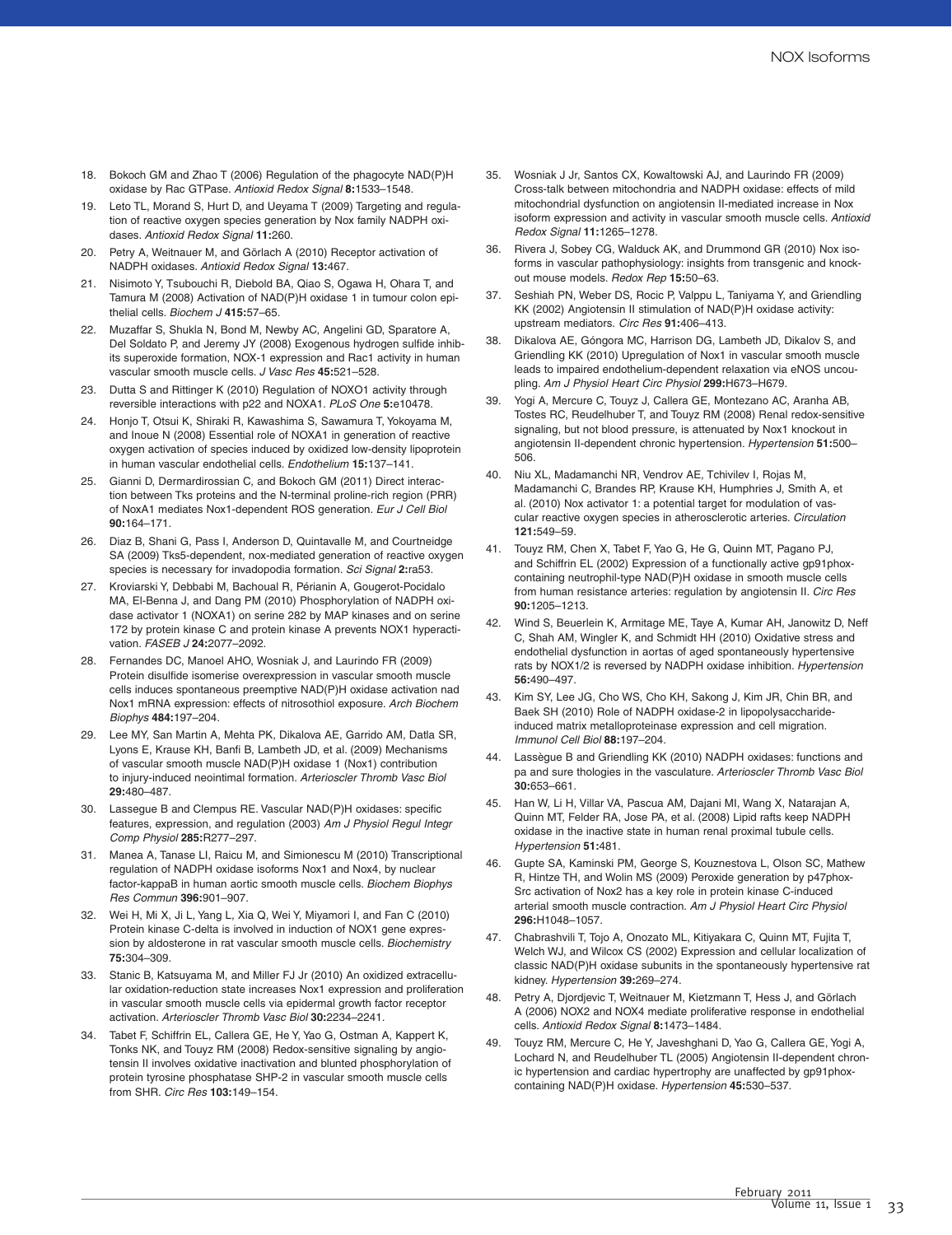- 50. Chen H, Song YS, and Chan PH (2009) Inhibition of NADPH oxidase is neuroprotective after ischemia-reperfusion. *J Cereb Blood Flow Metab* **29:**1262–1272.
- 51. Violi F, Sanguigni V, Carnevale R, Plebani A, Rossi P, Finocchi A, Pignata C, De Mattia D, Martire B, Pietrogrande MC, et al. (2009) Hereditary deficiency of gp91(phox) is associated with enhanced arterial dilatation: results of a multicenter study. *Circulation* **120:**1616–1622.
- 52. Loukogeorgakis SP, van den Berg MJ, Sofat R, Nitsch D, Charakida M, Haiyee B, de Groot E, MacAllister RJ, Kuijpers TW, and Deanfield JE (2010) Role of NADPH oxidase in endothelial ischemia/reperfusion injury in humans. *Circulation* **121:**2310–2316.
- 53. Montezano AC, Burger D, Ceravolo GS, Yusuf H, Montero M, and Touyz RM (2010) Novel Nox homologues in the vasculature: focusing on Nox4 and Nox5. *Clin Sci (Lond) 120:*131–141.
- 54. Geiszt M, Kopp JB, Várnai P, and Leto TL (2000) Identification of renox, an NAD(P)H oxidase in kidney. Proc Natl Acad Sci U S A 97:8010– 8014.
- 55. Nabeebaccus A, Zhang M, and Shah AM (2011) NADPH oxidases and cardiac remodelling. *Heart Fail Rev* **16:**5–12.
- 56. Sedeek M, Callera GE, Montezano A, Gutsol A, Heitz F, Szyndralewiez C, Page P, Kennedy CR, Burns KD, Touyz RM, et al. (2010) Critical role of Nox4-based NADPH oxidase in glucose-induced oxidative stress in the kidney: implications in type 2 diabetic nephropathy. *Am J Physiol Renal Physiol* **299:**1348–1358.
- 57. Hilenski LL, Clempus RE, Quinn MT, Lambeth JD, and Griendling KK (2004) Distinct subcellular localizations of Nox1 and Nox4 in vascular smooth muscle cells. *Arterioscler Thromb Vasc Biol* **24:**677–683.
- 58. Kuroda J, Nakagawa K, Yamasaki T, Nakamura K, Takeya R, Kuribayashi F, Imajoh-Ohmi S, Igarashi K, Shibata Y, Sueishi K, et al. (2005) The superoxide-producing NAD(P)H oxidase Nox4 in the nucleus of human vascular endothelial cells. *Genes Cells* **10:**1139–1151.
- 59. Chen K, Kirber MT, Xiao H, Yang Y, and Keaney JF Jr (2008) Regulation of ROS signal transduction by NAD(P)H oxidase 4 localization. *J Cell Biol* **181:**1129–1139.
- 60. Lyle AN, Deshpande NN, Taniyama Y, Seidel-Rogol B, Pounkova L, Du P, Papaharalambus C, Lassègue B, and Griendling KK (2009) Poldip2, a novel regulator of Nox4 and cytoskeletal integrity in vascular smooth muscle cells. *Circ Res* **105:**249–259.
- 61. Wu RF, Ma Z, Liu Z, and Terada LS (2010) Nox4-derived H2O2 mediates endoplasmic reticulum signaling through local Ras activation. *Mol Cell Biol* **30:**3553–3568.
- 62. Schröder K (2010) Isoform specific functions of Nox protein-derived reactive oxygen species in the vasculature. *Curr Opin Pharmacol* **10:**122–126.
- 63. Manea A, Tanase LI, Raicu M, and Simionescu M (2010) Jak/STAT signaling pathway regulates nox1 and nox4-based NADPH oxidase in human aortic smooth muscle cells. *Arterioscler Thromb Vasc Biol* **30:**105–112.
- Ismail, A. Sturrock, P. Wu, B. Cahill, K. Norman, T. Huecksteadt, K. Sanders, T. Kennedy, and Hoidal J (2009) NOX4 mediates hypoxiainduced proliferation of human pulmonary artery smooth muscle cells: the role of autocrine production of transforming growth factor-{beta}1 and insulin-like growth factor binding protein-3. *Am J Physiol lung Cell Mol Physiol* **296:**489–499.
- 65. Pendyala S and Natarajan V (2010) Redox regulation of Nox proteins. *Respir Physiol Neurobiol* **174:**265–271.
- 66. Lener B, Kozieł R, Pircher H, Hütter E, Greussing R, Herndler-Brandstetter D, Hermann M, Unterluggauer H, and Jansen-Dürr P (2009) The NADPH oxidase Nox4 restricts the replicative lifespan of human endothelial cells. *Biochem J* **423:**363–374.
- 67. Schilder YD, Heiss EH, Schachner D, Ziegler J, Reznicek G, Sorescu D, and Dirsch VM (2009) NADPH oxidases 1 and 4 mediate cellular senescence induced by resveratrol in human endothelial cells. *Free Radic Biol Med* **46:**1598–606.
- 68. Wang M, Zhang J, Walker SJ, Dworakowski R, Lakatta EG, and Shah AM (2010) Involvement of NADPH oxidase in age-associated cardiac remodeling. *J Mol Cell Cardiol* **48:**765–772
- 69. Schröder K, Wandzioch K, Helmcke I, and Brandes RP (2009) Nox4 acts as a switch between differentiation and proliferation in preadipocytes. *Arterioscler Thromb Vasc Biol* **29:**239–245.
- 70. Zhang M, Brewer AC, Schröder K, Santos CX, Grieve DJ, Wang M, Anilkumar N, Yu B, Dong X, Walker SJ, et al. (2010) NADPH oxidase-4 mediates protection against chronic load-induced stress in mouse hearts by enhancing angiogenesis. *Proc Natl Acad Sci U S A* **107:**18121–18126.
- 71. Serrander L, Jaquet V, Bedard K, Plastre O, Hartley O, Arnaudeau S, Demaurex N, Schlegel W, and Krause KH (2007) NOX5 is expressed at the plasma membrane and generates superoxide in response to protein kinase C activation. *Biochimie* **89:**1159–1167.
- 72. Jagnandan D, Church JE, Banfi B, Stuehr DJ, Marrero MB, and Fulton DJ (2007) Novel mechanism of activation of NAD(P)H oxidase 5. calcium sensitization via phosphorylation. *J Biol Chem* **282:**6494–6507.
- 73. Fulton DJ (2009) Nox5 and the regulation of cellular function. *Antioxid Redox Signal* **11:**2443–2452.
- 74. Schulz E and Münzel T (2008) NOX5, a new "radical" player in human atherosclerosis? *J Am Coll Cardiol* **52:**1810–1812.
- 75. Jay DB, Papaharalambus CA, Seidel-Rogol B, Dikalova AE, Lassègue B, and Griendling KK (2008) Nox5 mediates PDGF-induced proliferation in human aortic smooth muscle cells. *Free Radic Biol Med* **45:**329–335.
- 76. Montezano AC, Paravicini TM, Chignalia AZ, Yusuf H, Almasri M, He Y, He G, Callera GE, Krause K-H, Lambeth D, et al. (2010) Nicotinamide adenine dinucleotide phosphate reduced oxidase 5 (Nox5) regulation by angiotensin II and endothelin-1 is mediated via calcium/calmodulindependent pathways in human endothelial cells. *Circ Res* **106:**1363– 1373.
- 77. Fu X, Beer DG, Behar J, Wands J, Lambeth D, and Cao W (2006) cAMP-response element-binding protein mediates acid-induced NADPH oxidase NOX5-S expression in Barrett esophageal adenocarcinoma cells. *J Biol Chem* **281:**20368–20382.
- 78. Haurani MJ, Cifuentes ME, Shepard AD, and Pagano PJ (2008) Nox4 oxidase overexpression specifically decreases endogenous Nox4 mRNA and inhibits angiotensin II-induced adventitial myofibroblast migration. *Hypertension* **52:**143–149.
- 79. Touyz RM and Briones A (2011) Reactive oxygen species and vascular biology: implications in human hypertension. *Hypertens Res* **34:**5–14.
- 80. Selemidis S, Sobey CG, Wingler K, Schmidt HH, and Drummond GR (2008) NAD(P)H oxidases in the vasculature: molecular features, roles in disease and pharmacological inhibition. *Pharmacol Ther* **120:**254– 291.